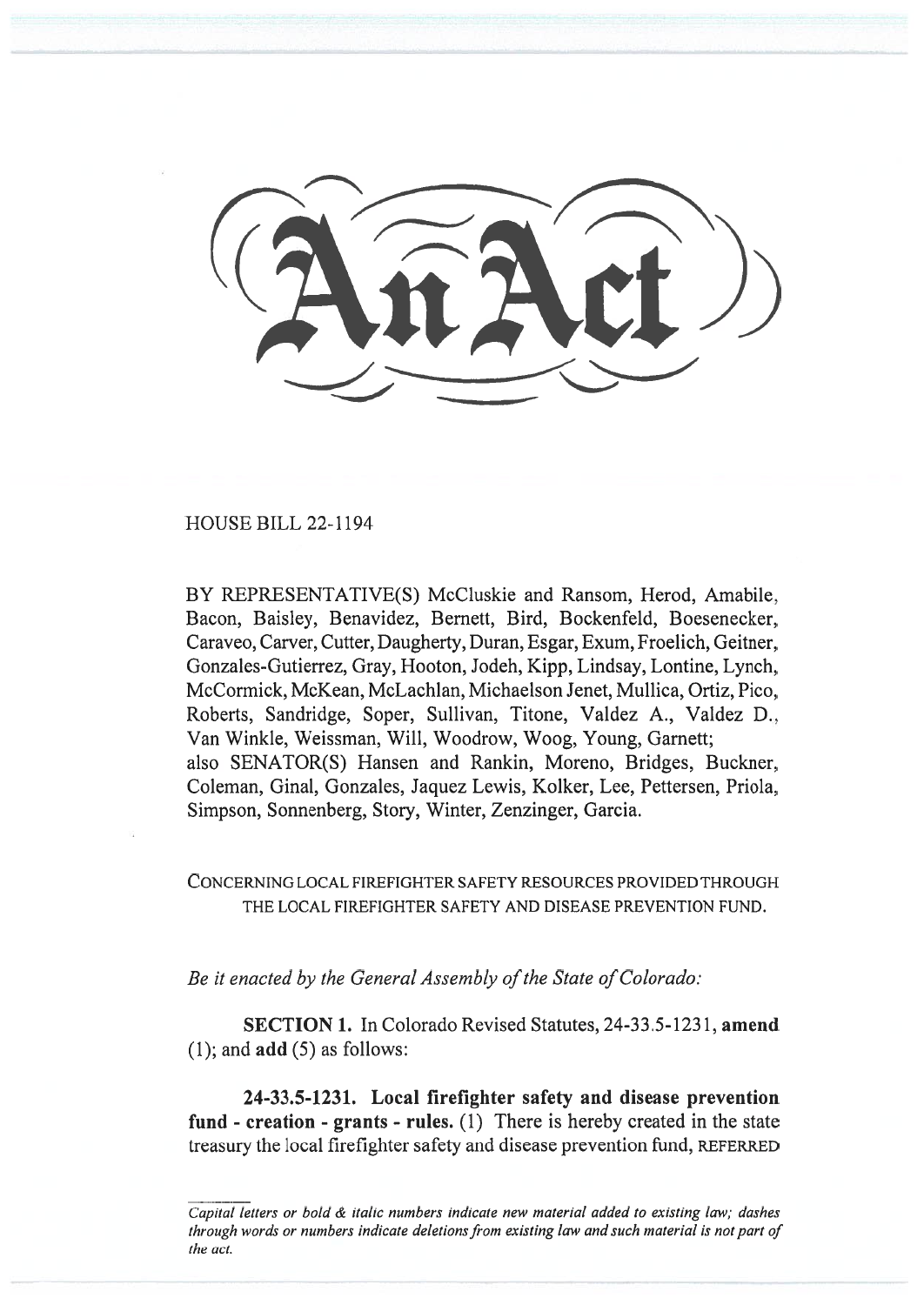TO IN THIS SECTION AS THE "FUND". The fund consists of all moneys MONEY that may be appropriated to the fund by the general assembly and all private and public moneys MONEY received through gifts, grants, or donations that are Is transmitted to the state treasurer and credited to the fund. The state treasurer shall credit all interest earned from the investment of moneys MONEY in the fund to the fund. The moneys MONEY in the fund are IS hereby continuously appropriated to the division DEPARTMENT for the purposes indicated in this section. Any moneys MONEY not expended at the end of each fiscal year remain REMAINS in the fund and shall not be transferred to or revert to the general fund.

(5) (a) NOTWITHSTANDING ANY OTHER REQUIREMENT OF THIS SECTION, THE DIVISION SHALL USE THE MONEY TRANSFERRED PURSUANT TO SUBSECTION (5)(c) OF THIS SECTION TO DIRECTLY PURCHASE AND DISTRIBUTE PROTECTIVE EQUIPMENT TO GOVERNING BODIES AND VOLUNTEER FIRE DEPARTMENTS, TO DIRECTLY PAY FOR TRAINING DESIGNED TO INCREASE FIREFIGHTER SAFETY AND PREVENT OCCUPATION-RELATED DISEASES FOR GOVERNING BODIES AND VOLUNTEER FIRE DEPARTMENTS, OR TO REIMBURSE GOVERNING BODIES AND VOLUNTEER FIRE DEPARTMENTS FOR THE COSTS OF PROTECTIVE EQUIPMENT AND TRAINING WITHOUT REQUIRING A GRANT APPLICATION AND PEER REVIEW PROCESS PURSUANT TO SUBSECTIONS (2) AND (3) OF THIS SECTION; EXCEPT THAT THE DIVISION MAY USE THE MONEY FOR ANY PURPOSE AUTHORIZED BY THIS SECTION PRIOR TO JANUARY 1, 2022, IF THE DIVISION DETERMINES IT CANNOT USE THE FULL AMOUNT AS OTHERWISE REQUIRED BY THIS SUBSECTION (5)(a).

(b) IN DISTRIBUTING EQUIPMENT, PAYING FOR TRAINING, OR PROVIDING REIMBURSEMENT PURSUANT TO SUBSECTION (5)(a) OF THIS SECTION, THE DIVISION SHALL PRIORITIZE GOVERNING BODIES AND VOLUNTEER FIRE DEPARTMENTS THAT IT IDENTIFIES AS HAVING THE GREATEST NEED FOR ASSISTANCE TO ENSURE FIREFIGHTER SAFETY.

(C) WITHIN THREE DAYS AFTER THE EFFECTIVE DATE OF THIS SECTION, THE STATE TREASURER SHALL TRANSFER FIVE MILLION DOLLARS FROM THE GENERAL FUND TO THE FUND.

SECTION 2. Safety clause. The general assembly hereby finds,

PAGE 2-HOUSE BILL 22-1194